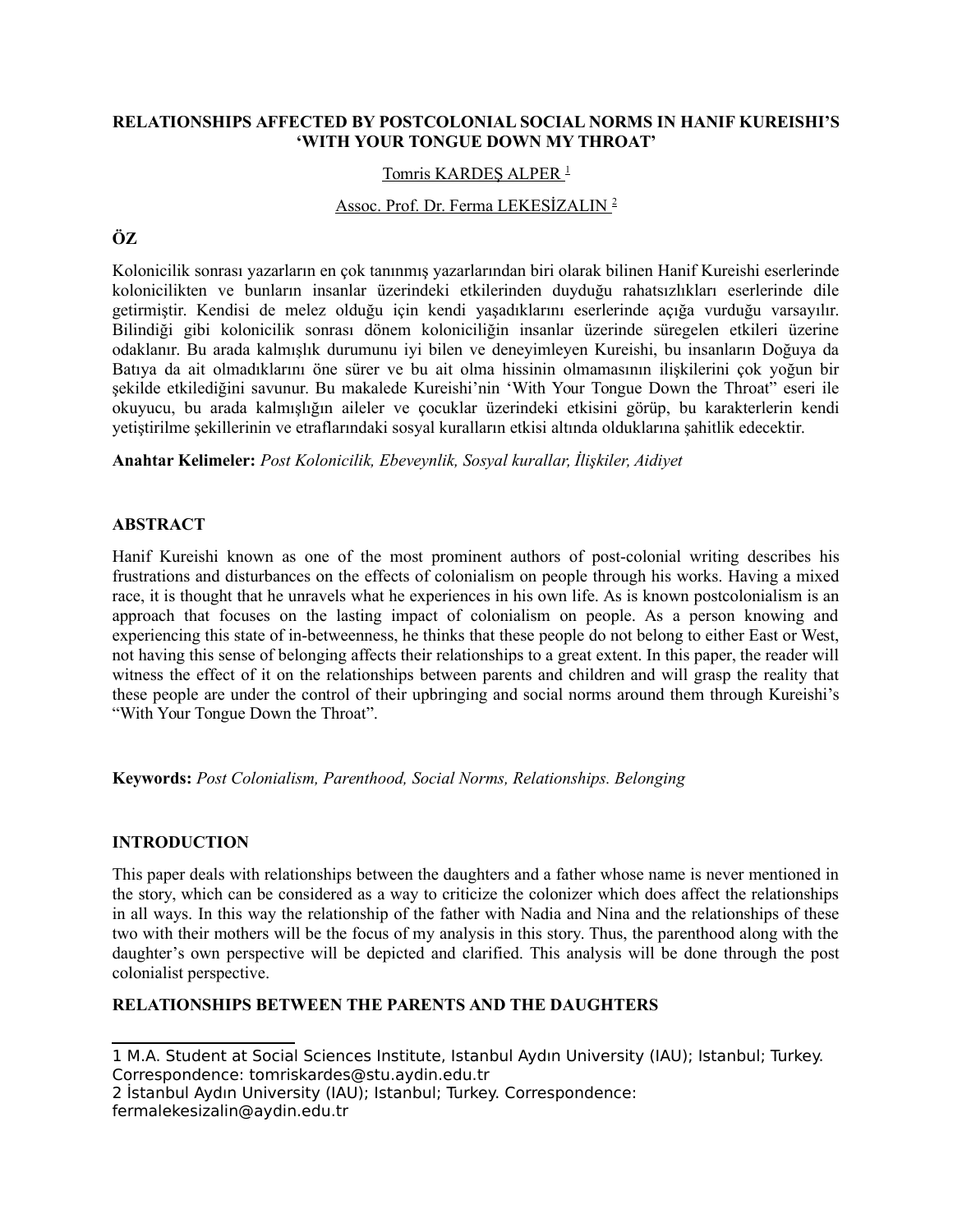In "With Your Tongue Down My Throat", there are four different relationships between the parents and the daughters. First of all, the Western part, the connection between Nina and her mother – Deborah – will be depicted in terms of mother- daughter relationship. Then, the relationship between Nina and her father is seen. When the Eastern, Pakistan part of the story is taken into consideration, the readers witness the relationship between Nadia and her father.

As stated in the previous chapters, Nina lives with her mother, Deborah, in London. She is aware that her father lives in Pakistan with his wife and three daughters, one of them is Nina's half-sister, Nadia. Nina is born and raised as an only child by a single mother. That is why, she has just one parent, and in return, Deborah has an only child. Nina is oblivious that she has a half-sister living in another country, until she is eleven. Nina states this as a joyful moment in her life:

All my life I've been this only child living here in a council place with Ma, the drama teacher. I was an only child, that is, until I was eleven, when Ma says she has a surprise for me, one of the nicest I've ever had. I have a half-sister the same age, living in another country. (Kureishi 1987, p.62)

Nina feels happy after having learnt that she has a sister at the same age with her although the sister lives in another country. From this 'nicest surprise', it can be deduced that Nina needs some other people to feel the sense of belonging that a family has. Probably Ma, on her own, does not enough for Nina after some time. When Nina has a chat with Howard – Ma's boyfriend – she has some ideas about her sister, Nadia. She imagines her sister;

A girl materialises sitting under a palm tree, reading a Bronte novel and drinking yogurt. I see a girl being cuddled by my father. He tells stories of tigers and elephants and rickshaw wallahs. I see... 'I can't see any more!' Because I can't visualise Nadia, I have to see her.  $(p.63)$ 

From Nina's statement, it is understood that she is eager to meet her sister. She realizes that it is a must for her to see and meet her sister. She thinks about her and daydreams her. After some time, merely thinking is not enough for Nina. She is in need of meeting Nadia. Nina wants someone else related to the 'family'. She wants to feel the sense of having family like other people. She wishes for another member of a family that' why she is really willing to meet her in all senses.

Before Ma and Nina have a letter from the father they have a conversation which shows the reader their relationship more or less. When Nina says that she does not like eating, her mother tries to give some advice to her. "But the palate is a sensitive organ,' Ma says. 'You should cultivate yours instead of— ''Just stop talking if you've got to fucking lecture." (p.64). From these lines it can be perceived that the relationship between Deborah and Nina is not a classical interaction that may exist between a mother and a daughter. Nina swears to Ma and blames her for giving lectures. Nina does not need to get any advice. Unlike what is expected, she does not have a respectful approach to her mother. There is not the connection that an ordinary mother-daughter; she does not live with her father as well, that's why when the letter comes from the father, it is significant that Nina's father sends the most important thing in his life to Nina and Deborah and it is Nadia, he states his feelings saying "Look after her, she is the most precious thing in the entire world to me." (p.64). It is obvious that although Nina is also the daughter of the same father, he sees no drawback to write that Nadia is the most vital thing in his life. The father does not consider that Nina can feel sorry because of his lines. From this letter, it is understood that for the father Nina has no importance at all. His one and only is Nadia and there is no inconveniency of stating this in his letter to Nina and Deborah.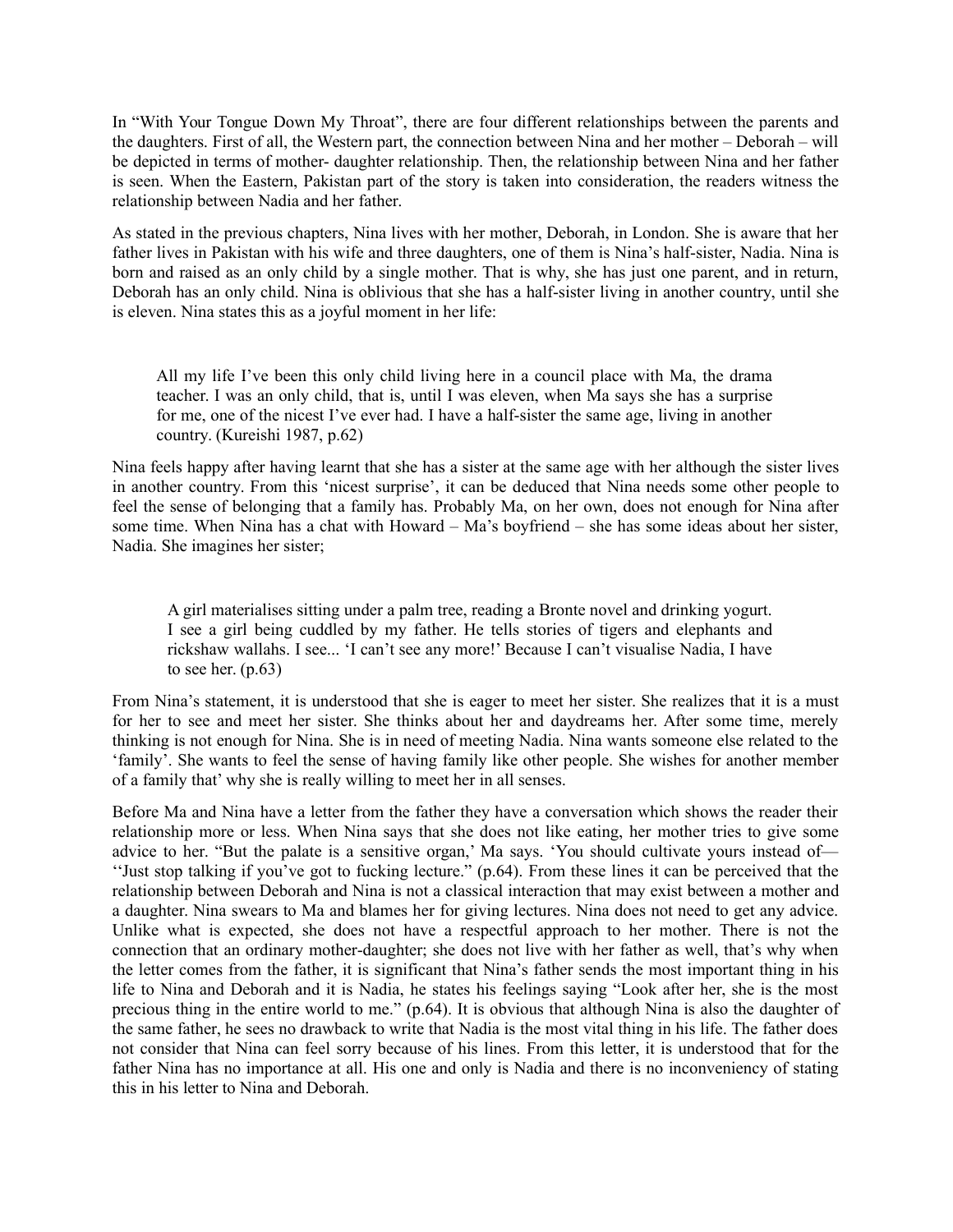Through the end of the first part, after Nina and Deborah read the letter from the father, Deborah changes her mind and decides to accept Nadia as a guest to her homeShe wants Nina to write a letter to her father and writes Deborah's decision. After she tells this idea to Nina, Nina gets mad and threatens her mother:

"'Because, Nina, I'm not at all prepared for this. I really don't know that I want to see this sister of yours. She symbolises my betrayal by your father.'

'Symbolises?! I say. 'But she's a person.'

I'm very severe. Get this:'Ma. Nadia's coming. Or I'm going. I'm walking right out that door and it'll be junk and prostitution just like the old days.'

She drops her bag. She sits down. She slams her car keys on the table. 'Nina, I beg you."(pp.64-65)

This conversation reveals a lot of realities to the reader about Nina. She is extremely willing to see her half-sister and spend time with her in London. It is like a reaction to Deborah and to her father. Nina seems like she needs someone else from the family to see. When Deborah has hesitations about seeing Nadia, she asserts that she remembers the father's betrayal. However, it does not affect Nina at all. She does not care about her mother's past relationship with her father and the betrayal of her father. She does not empathize with Deborah. Nina has no pity for her mother. She is like a spoilt child and utters threats to her mother instead of understanding her feelings about Nadia. From these lines it can be deduced that Nina does not have a proper life, school or job. She warns her mother about going back to be a junk and doing prostitution again. In contrast to Nina's brutality towards her mother, Deborah does not answer her with the same cruelty. She gives up and begs Nina to understand her and accept her idea to refuse Nadia, which does not happen. It is quite strange that Nina saddens her own mother because of a half-sister that she has never seen before. She does not have any idea about Nadia, whether she is a good person or a bad one and whether they get on well with each other or not. However, for Nina, it is not abnormal to make her mother disappointed. Nina is not afraid of losing Deborah due to her wicked utterances. Deborah is her mother and Nina is sure that whatever she does, Deborah is there for her. Her availability any time for her makes Deborah worthless for Nina.

In the second part of the story, Nadia comes to England and Nina feels adored and in love towards her sister: "I think I'm in love. At last." (p.67). It can be seen strange that Nina has intense feelings about a total strange, Nadia and her presence in London, in Nina's home. Nina needs a person, a thing to fill the emptiness in her life and Nadia rescues her. Later on, the story continues about the ideas of Nina towards her mother. Nina thinks that Deborah is good, gentle and cannot understand unkindness and violence. Nina utters it as follows.

'This way we'll change the world a little bit,' she'd say, holding my hand and knocking on doors at elections. But she's lived on the edge of a nervous breakdown for as long as I can remember. She's had boyfriends before Howard and most of them were married because she was on this liberated kick of using men. Men flee when they saw the deep needy well that Ma is, crying out to be filled with their love. And this monster kid with green hair glaring at them. Howard's too selfish and arrogant to be frightened of my ma's demands. He just ignores them. (p.67)

Above, Nina expresses her ideas about Deborah. She is kind and gentle; however, she is always on the edge of a nervous breakdown, according to Nina. Deborah uses men because she is a free person, and she has excessive desires from men that no men can bear her. Howard is a selfish one and he does not care about Deborah. That is why he is still with Deborah. Nina's cruel explanations about her mother is thought provoking. It is clearly seen that Nina is the monster kid and asks Ma's boyfriends about their wives. Deborah uses men and wants extreme love from them and although she always seems kind and good, she is nervy; according to Nina. The readers do not know why Nina is so brutal about explaining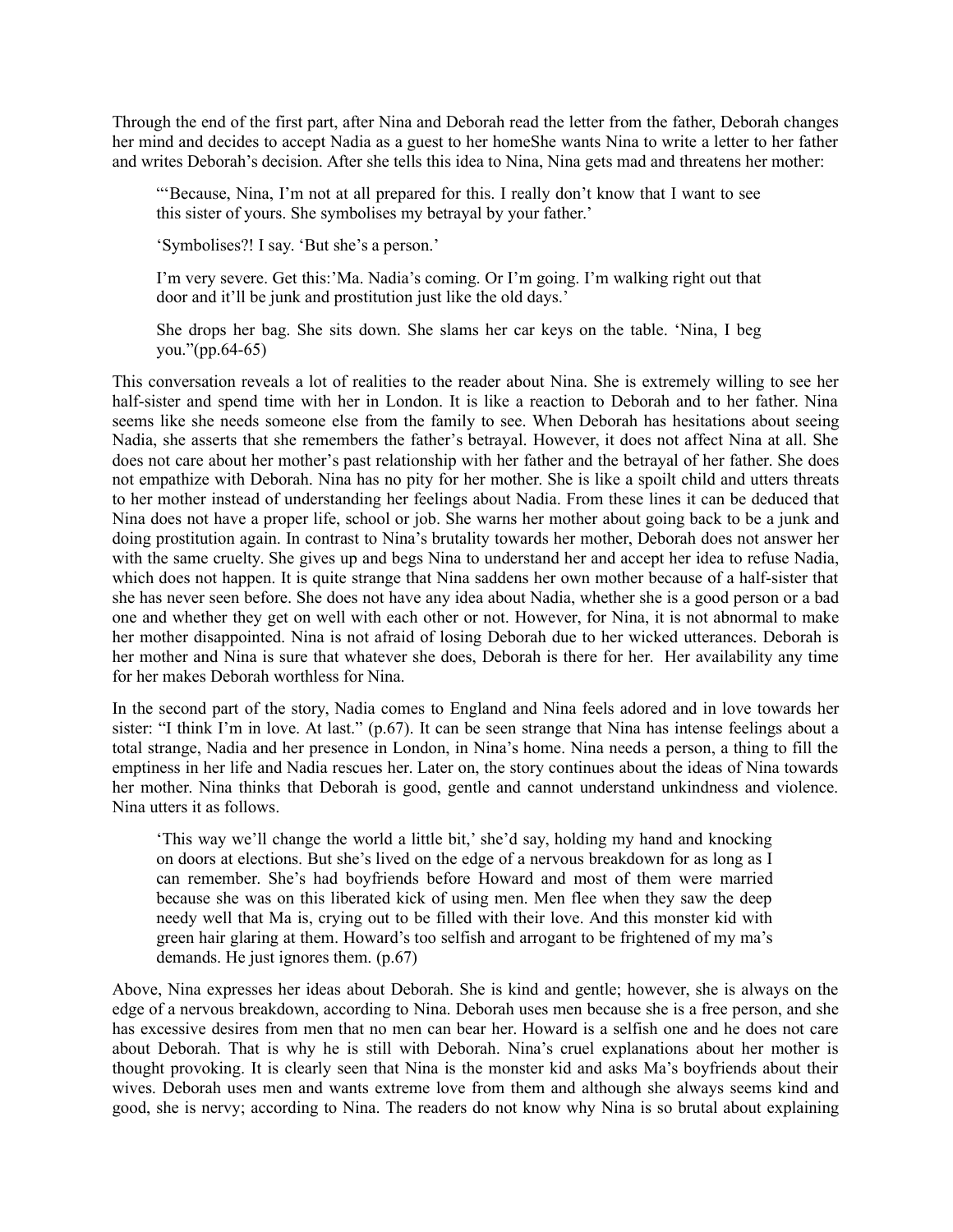her mother and her relationships. In the end, she clarifies that Howard also does not give enough importance to Deborah that he ignores the wishes of her and continues dating with her without meeting her needs. It is clearly seen that Nina's thoughts about her mother is not a healthy one. However, Deborah's accepting Nina home is a sign of the culture she lives in. Even though she remembers the father's betrayal, she accepts her in a way.

Nina and Nadia wander around London. Nina shows the neighbourhood to Nadia and Nina imagines talking to their father: "Daddy, these are the sights I show my sister." (p.69). It can be obviously witnessed that Nina and the father does not have regular communication; however, Nina is deeply in need of it. She aspires a good relationship with her father. She needs to feel closer to her father and that is why she utters "daddy" (p.69). In contrast, as it is remembered from the father's letter, Nadia is the most precious person in his life. There is no reference to Nina at all. Nina's subconscious desire to be loved by her father is not mutual. The father has a family and daughters which shows that he does not need Nina for anything.

When the half-sisters continue wandering in London Nina wants to learn more about her father and his thoughts about herself. She asks it to Nadia. Then, Nina feels pretty sad about her father's horrible ideas about her:

'Oh, he was worried, worried, worried.'

'Christ. Worried three times.'

'He said, all right, he said you were like a wild animal!'

'Like a wild animal?' I say.

'Yes. And sometimes he wished he could shoot you to put you out of your misery.' She looks straight ahead of her. 'You asked for it. You made me say it.'

'The bastard. His own daughter.' (p.72)

These lines show the reader the desperate situation Nina is in. She is so eager to hear anything about her father since she cannot see him very often and she lives without him. She needs to know something from a person who has close relationships with her father, Nadia. However, when Nina learns that his father pities her and wants to shoot her to end her so-called misery, she feels awful. Nadia continues to tell the bad news by saying the father's likening Nina to a wild animal. In the end, Nina cannot believe that her father tells these kinds of things to his own daughter. As it is understood, Nina's need of father love is obvious. She wants to have some news about him, she wonders about his thoughts about her. However, the same interest is not seen from the father's side. For the father, Nina is a mistake. He comes to London years ago and has a love affair with Deborah. Since the father does not want or expect a new child, he does not give any importance or proper father love to Nina. He has two more daughters who were born before Nadia and Nina are born. The love Nina and the father expect from each other is not at the same level. Nina does not anticipate these ideas from her own father; in addition; he does not behave like an ordinary father.

Nina remembers the old days when her father visits London and stays with Nina and Deborah. Before mentioning the old days Nina utters "Well, what a bastard my dad turned out to be! Wild animal! He's no angel himself. How could he say that? I was always on my best behaviour and always covered my wrists and arms." (p.73). Nina is righteously angry with her father. She is sad about his ideas and at the same time she thinks that he is a whoreson. Although she pays attention to the Islamic rules, Eastern rules when her father visits them, he does not seem to appreciate of this behaviour of Nina. Nina thinks of the old days. She states that she and her mother feel very excited when the father visits them. They spend time together, eat out in expensive French restaurants, receive many presents from the father, listens the stories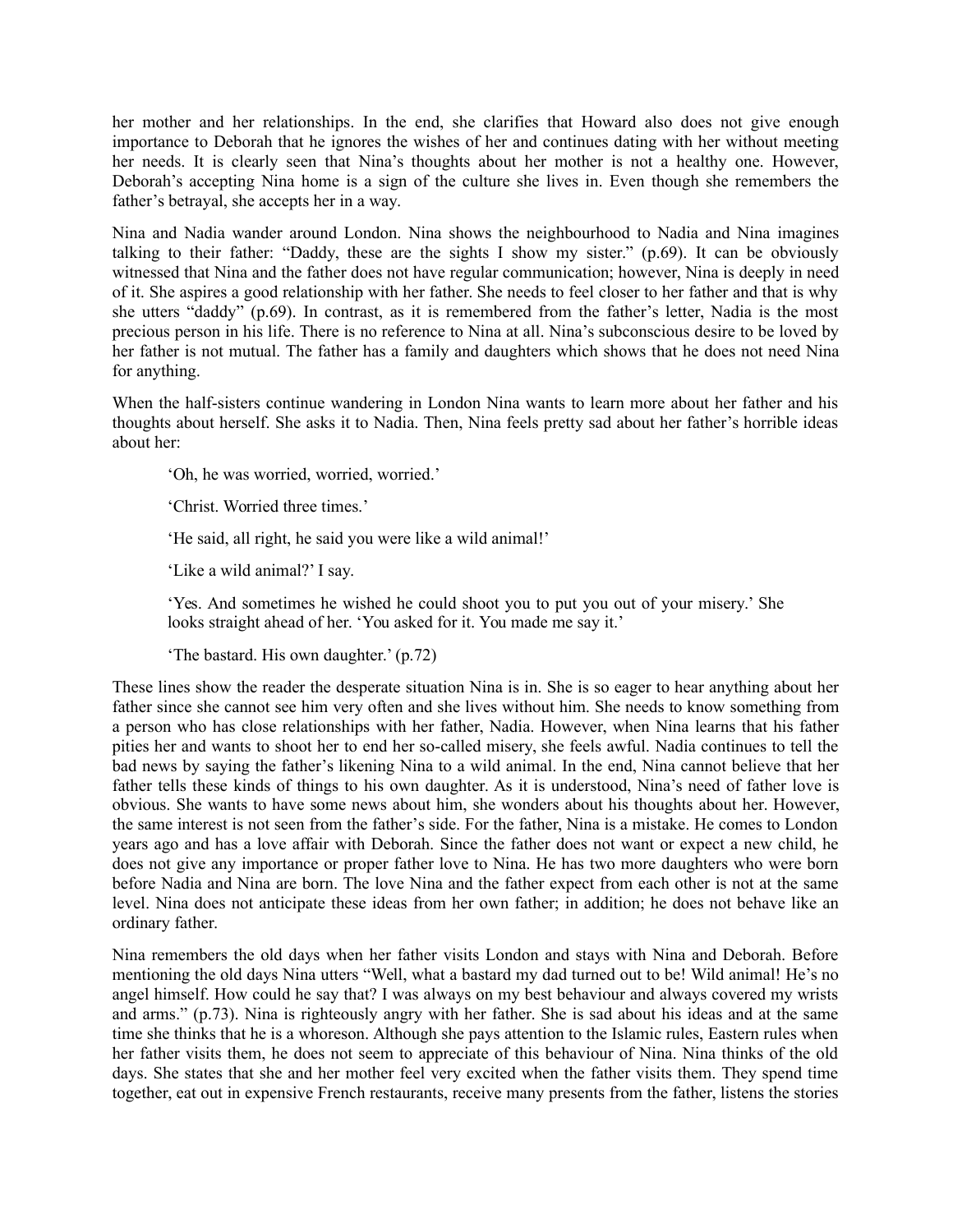from the father and most importantly, she feels like a family. Nina finishes this illusion by stating: "Why does he always have to be leaving us?" (p.73). As it is apparently seen, Nina needs a family as a whole, not just her mother. She longs for the father figure even though the reality of her real father is not as kind as she imagines. While we see Nina's feelings, we are not given any clues about the father's ideas. We can assume that the Western part of the father is in the past and it is like an adventure for him. He does not think Nina and Deborah as his real family since he is an Easterner and all the other family members of him are pure Easterners, too. They are not strangers like Nina and Deborah.

After remembering the old days with her father, Nina continues: "After one of these occasions I go out, missing him. When alone, I talk to him. At five in the morning I get back. At eight Ma comes into my room and stands there, a woman alone and everything like that, in fury and despair." (p.73). From these lines, one can infer that Nina does not give even the half of the affection she feels towards her father to her mother. Nina misses his father and imagines talking to him on the streets. When it comes to her mother, she describes her as an alone and a furious woman. Nina probably blames her mother inwardly. The situation of living without a father is Deborah's guilt. She leaves her after learning that the father has another life and family in Pakistan. It is because of her mother that Nina has to live with the absence of her father. When Deborah comes to Nina's room at eight, she asks Nina about her involvements in drugs and prostitution. Nina accepts this. She does not try to deny the accusations. She goes out with guys for money and she calls it 'work' despite Deborah's objection. Nina mentions about her suicide attempts and adds: "Suicide is one way of saying you're sorry." (p.74). What is she sorry for? What kind of life does she expect and cannot find? What can be the solutions of her sorrow? These questions are not totally answered in the story. It is not known accurately what Nina wishes for.

Deborah and Nina host Nadia at their house. One day Deborah comes home from school and Nadia and Howard chat on the sofa too friendly. Nina is at home also and she leaves some food for Deborah. Nina understands that Deborah feels worried because of Howard and Nadia's sincerity. It is stated as Nina and Deborah talk;

'You've always been good in that way, I'll give you that. Even when you were sick you'd do the cooking. I'd come home and there it would be. I'd eat it alone and leave the rest outside your door. It was like feeding a hamster. You can be nice.'

'Are you sure?'

'Only your niceness has to live among so many other wild elements. Women that I know. Their children are the same. A tragedy or a disappointment. Their passions are too strong. It is our era in England. I only wish you could have some kind of career or something.' (p.76)

This is the first time Deborah says negative things to Nina. She compares Nina to a hamster and Deborah both praises Nina for cooking and criticizes for not having a career. Deborah gives examples from the other women's children. They are also a tragedy or a disappointment, just like Nina. Until this conversation, Nina behaves badly to Deborah. In this conversation, it is seen that Deborah is not also very pleased with having a daughter like Nina. They continue talking about Howard. Nina wonders why Deborah is together with Howard. That is the point Deborah bursts to Nina.

'I need someone bright to talk to! D'you think I can talk to you? D'you think you'de ever be interested in me for one minute?'

'Ma—'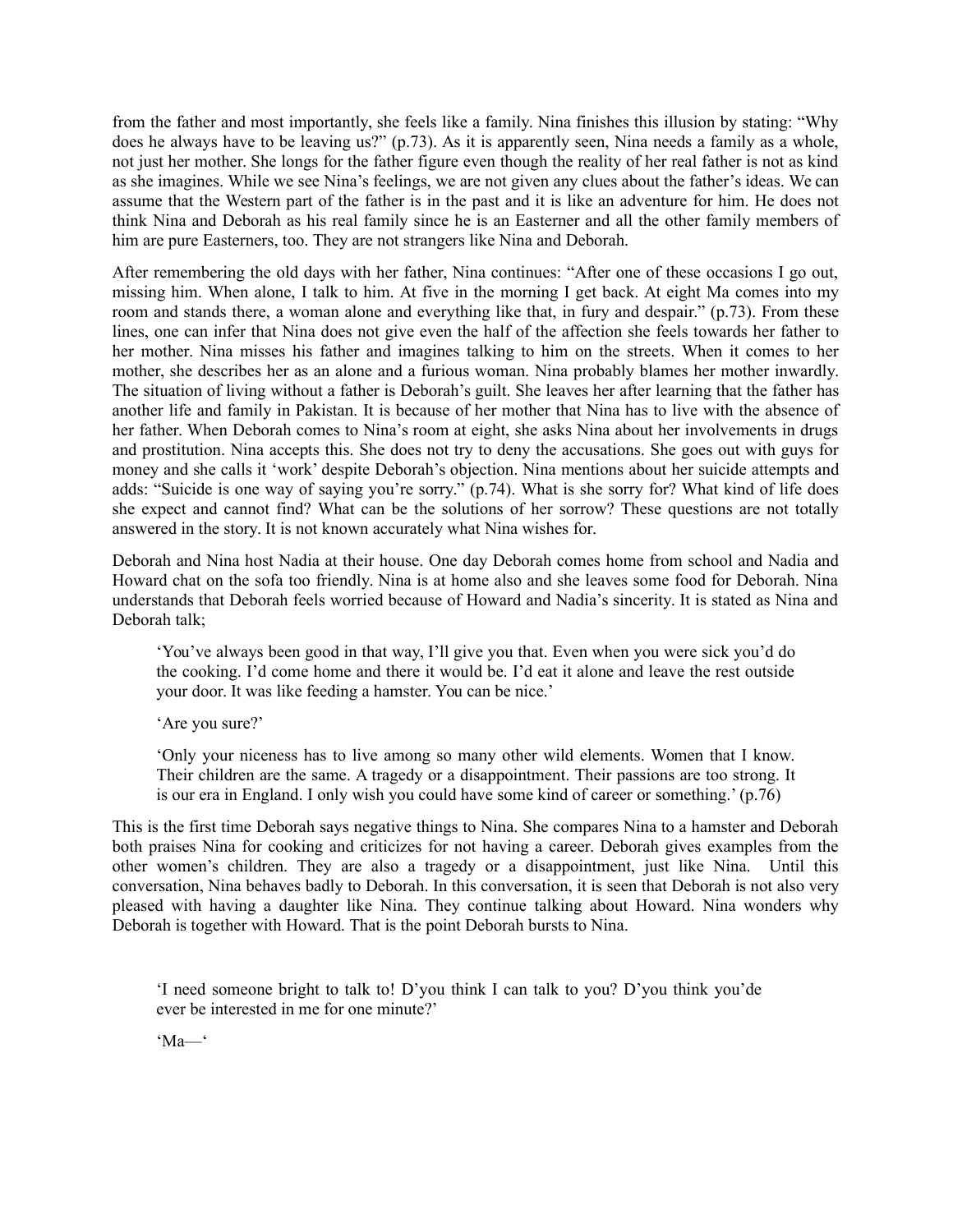'You've never cared for me! And then you brought Nadia here against my wishes to be all sweet and hypercritical and remind me of all the terrible past and the struggle of being alone for so long!' (p.77)

Deborah is furious because of Nadia and Howard's close friendship and Nina's persistence to bring Nadia to London. These are all because of Nina. Nina insists on meeting with Nadia a lot and she wants to sit and chat together with Deborah's boyfriend. Nina's mother accuses Nina of not understanding and caring her. She is a mother and a human. She cannot give compassion to Nina all the time. Sometimes, she needs to be given love, affection and interest, too. Nina never does this, according to Deborah. That is why she needs Howard. Besides, Nina is not knowledgeable enough to have some conversations. She is not Deborah's dream daughter. After Nina gets her answer about Howard from her mother, she warns Nadia to lay off Howard (p.77). He is Nina's mother's boyfriend. Nina feels herself responsible of Nadia's behaviours. She feels that she needs to protect her mother from Nadia's interest towards Howard.

Through the end of the story's second part, Nina understands that Nadia and Howard kiss each other. Nina cannot accept this as a normal behaviour and gets angry to Nadia even she claims that she is in love with someone else. (p.80). The half-sisters continue spending time together and Nina takes drugs. When Nadia realizes that Nina feels awful and Nadia tries to help her:

Why are you crying?'If our father could see us now.

'Your bad behaviour with Howard makes me cry for my ma.'

'Bad behaviour? Wait till I tell my father –'

'Our father –'

'About you.'

'What will you say?'

'I'll tell him you've been a prostitute and a drug addict.'

'Would you say that, Nadia?'

'No,' she says, eventually. 'I suppose not.' (p.81)

After this conversation, Nadia decides to go home, and Nina agrees with her. (p.81) by referring to Pakistan as her home. It is normal for Nadia to mention about Pakistan as home. However, it is not Nina's home. From these lines on the one hand it can be inferred that Nina is afraid of losing her value in her father's point of view, on the other hand it reminds us of the aforementioned Homi Bhabha's quote who states that such colonized people do not feel either West or East (1994 p.45). Nina by clinging to Nadia in such a fervent way shows that she wants a sense of belonging to somewhere, she is in quest of the unknown. She wants to be in good terms with the father, their father, not just Nadia's because he is unknown to her compared to Deborah. Nina imagines that the father sees the half-sisters while quarrelling, and feel ashamed. She does not want to be a 'bad child' and Nadia should not tell anything bad about her to the father. Nina wants to be the favourite one also. She needs her father's love, interest and affection. That is why, at the end of this part, she also says "home" to Pakistan where her one and only father lives. As Kaleta states: "Nina now sees herself as a part of her dream, the princess of her tradition. Since the dream of Elsewhere has alluded her as a hybrid Londoner, she dreams she can find it by accepting her Asian heritage." (Kaleta 1998, p.149). Nina has dreams about her father and her own Asian culture. She is a half Londoner and a half Eastern. That is why she wants to give herself a chance to the Eastern part of her and that part is her father. She needs her father to live the illusion of Elsewhere, to feel completed and accepted as a real daughter.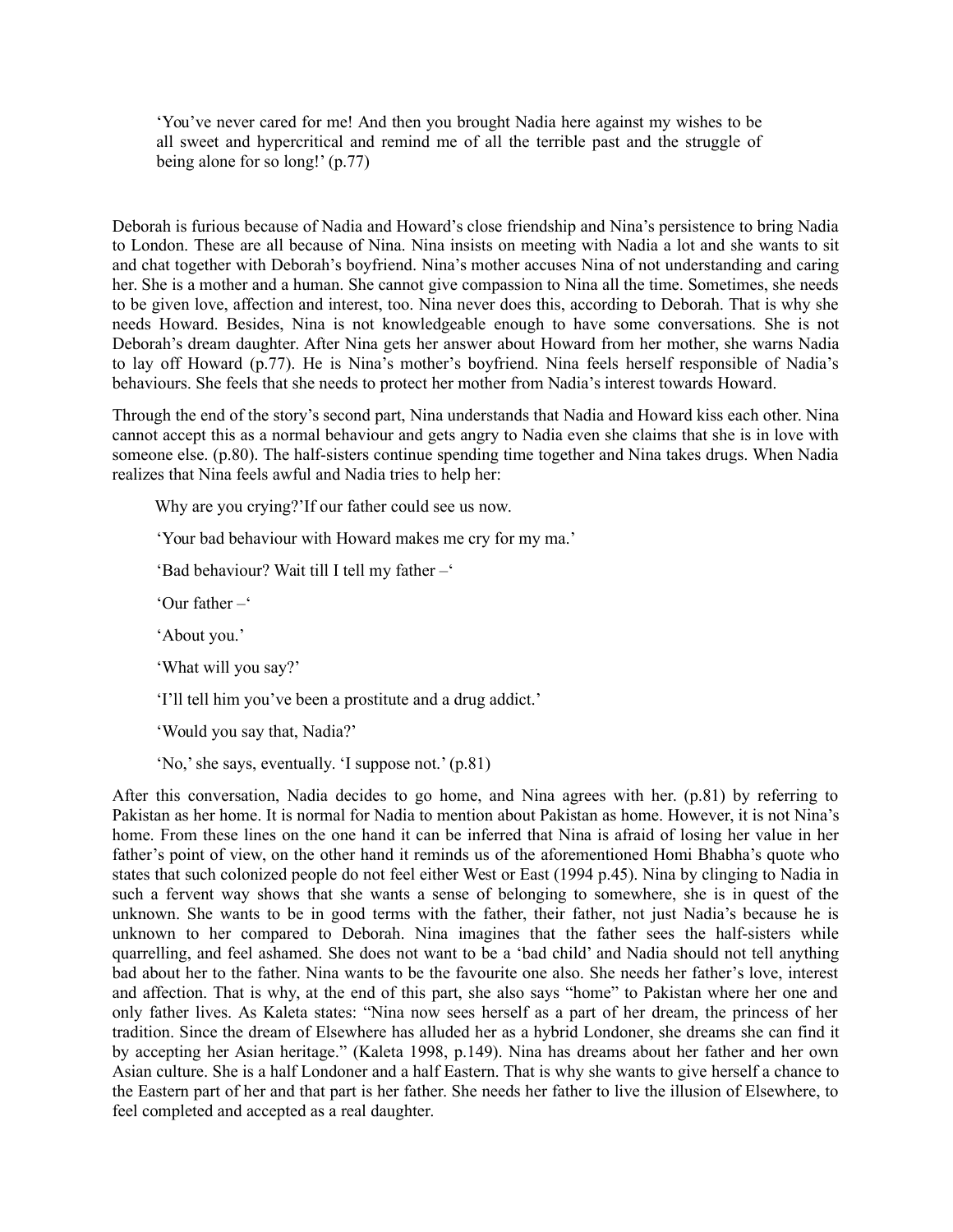Third part of the story starts at Heathrow, Nadia and Nina go to Pakistan, together. When they go there, Nina utters:

I stand outside you room, Dad, where the men always meet in the early evenings. I look through the wire mesh of the screen door and there you are, my father for all these years. And this is what you were doing while I sat in the back of the class at my school in Shepherd's Bush, pregnant, wondering why you didn't love me. (Kureishi 1987, p.85)

She watches her father, finally, when he does his daily work with the other 'important' men. Nina thinks that this is his life, these are the things he does when Nina wonders about him or misses him or wants him to be near Nina. When she is at school, when she is pregnant, when she is in a good or a bad mode, she wonders why the father does not love her. She is torn apart about the father issue as she states. If I speak, you don't hear. You're one of those old-fashioned romantic men for whom women aren't really there unless you decide we are. (p.85) The father ignores Nina. That is why Nina cannot say yearning words. She thinks that the father cannot hear her even if she speaks. His decision determines the visibility time of Nina. The father is an old-fashioned man and he decides whether to see and talk to Nina or ignore her.

After this Nina continues: "You look up and see me. The sight of me angers you. You wave furiously for me to come in. No. Not yet. I walk on." (p.86). It is difficult for Nina to be ready to talk to her father. She longs for a father figure, that is obvious, however the word 'furiously' gives her the meaning that they need still some time before encountering, talking. Her dad is not warm towards Nina. After Nadia tells the thoughts of the father about Nina, she bewares of the father also. In Pakistan, the father's family and friends do not know how to call Nina although all of them know that she is the illegitimate daughter of the father. Nina explains:

'This is our distant cousin from England.' It amuses me to see my father deal with this. He can't bring himself to say either 'cousin' or 'daughter' so he just says Nina and leaves it. But of course everyone knows I am his illegitimate daughter. But Nadia is the real 'daughter' here. 'Nadia is an impressive person, 'my father says, on my first day here, making it clear that I am diminished, the sort with dirt under her nails. (pp.87-88)

Although Nina is the father's real daughter, he does not call Nina by using this word. The original daughter is Nadia and she is the clever, the most precious one for him as he states before to Nina. It is a pity for Nina to know and feel that she does not get the same love from her father. She does not do anything wrong, she is the daughter of the same man, but she is not wanted. She is like a distant cousin living somewhere in England. The father not only does not show any love to Nina but also gives extra love and interest to Nadia and displays this deliberately. This probably makes Nina more humiliated. Thus, she uses "diminished" (p.88) to define herself according to her father. Nina can only be the dirt under the nails of Nadia. They are that much opposite according to the father. (p.88) When Nina and her father have a chat, at last, he asks some questions:

'What do you do in England for God's sake?'

'Nadia has already given you a full report, hasn't she?'

'Yes, but I want the full confession from your mouth.'

He loves to tease. But he is a dangerous person. Tell him something and soon everyone knows about it.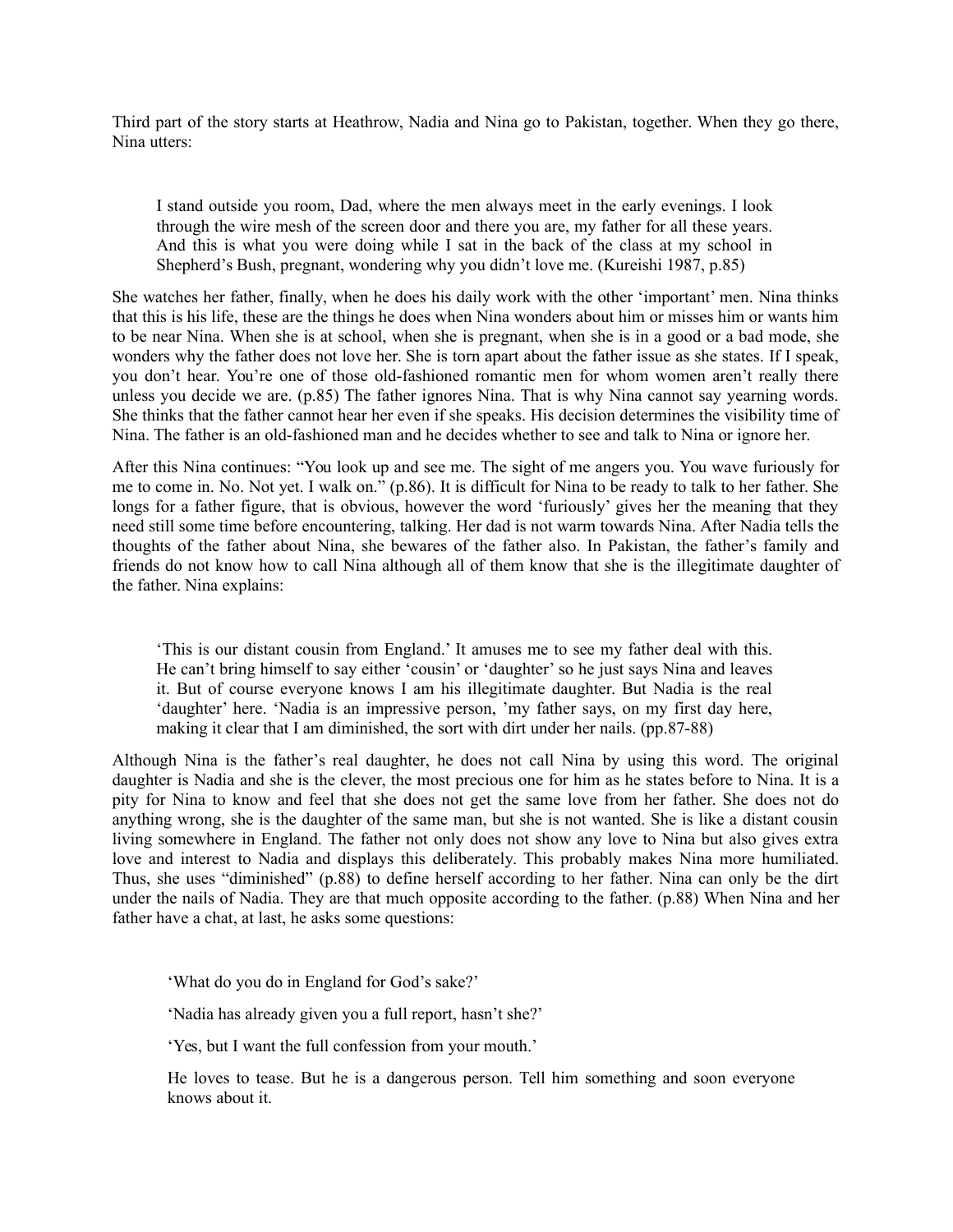#### 'Confess to what?'

'That you just roam around here and there. You do fuck all full time, in other words.' (p.89)

This is the first proper talk between Nina and the father. However, it is not an optimistic one for their relationship. Nadia gives a full report probably about all the bad habits that Nina has. The father does not want to know how Nina is or how her life is going. He is just curious about the prostitution of Nina. Besides, he wants her to "confess" (p.89) the sexual intercourses she has with men, boys. Nina is once more disappointed because of the father's speech. She is jealous of Nadia since Nadia gives the full report to dad as "nose to nose, whispering and giggling, eyebrows shooting up, jaws dropping like guillotines, hands rubbing. (p.89). In this part, Nina feels humiliated twice. Once is because of Nadia and to be compared with her and the second one is because of having a loveless father. Her case is hopeless. She cannot change the ideas of his father towards her. Later, Nina and the father continue chatting: He says to his servant and indicates me: 'An Englisher born and bred, eh? 'But you belong with us,' Dad says. 'Don't worry, I'll put you on the right track. But first there must be a strict course of discipline.' (p.90). The father utters that Nina belongs to them. The reader can clearly see a conception of us and them here. Nina is thought as an Englisher, 'them'. The father makes her someone from 'us'. He puts her in the right track as he knows which path is the right or the wrong one. It is seen that the father's love to Nina depends on some things which is not free. Nina needs to deserve it by following the rules of the father. In contrast, Nina's love for her father requires nothing. He behaves improperly to Nina in all her life but still she loves him since she needs to have this family sense she needs what she is insufficient in. Nina needs the concept of father for herself to fell as a 'whole' person. However, the father does not need Nina's existence to compensate for anything in his life. He corroborates his ideas by continuing: "Give everyone a drink except Nina. She has to get used to the pure way of life!' he says, and everyone laughs at me. (p.90). He degrades Nina in front of all the other guests on purpose. His so-called aim is to teach Nina how to live a pure life as if he knows how to do it actually.

When Nina and Billy meet and spend a night outside the house of the father, it is estimated that the tension between Nina and the father tightens. When Nina turns back to the house, it is crowded because of an event, again. Her father calls her and wants her to prepare a plate for both of them. Nina states: "And here we sit, father and daughter, all friendly and everything." (p.97). That is the long-awaited image in Nina's mind. Unfortunately, the reality is different. She tries to have a talk with the father:

'How are you today?'

'You fucking bitch,' you say. You push away you food and light a cigarette.

'Goody,' I say, going a little cold. 'Now we know where we are with each other.'

'Where the fuck were you last night? You enquire of me. You go on: 'You just fucked off and told no one. I was demented with worry. My blood pressure was through the roof. Anything could have happened to you.'

'It did.'

'That bloody boy's insane.'

'But Billy's pretty.'

'No, he's ugly like you. And a big pain in the arse.'

'Dad.'

'No, don't interrupt! A half-caste wastrel, a belong-nowhere, a problem to everyone, wandering around the face of the earth with no home like a stupid-mistake-mongrel dog that no one wants and everyone kicks in the backside.'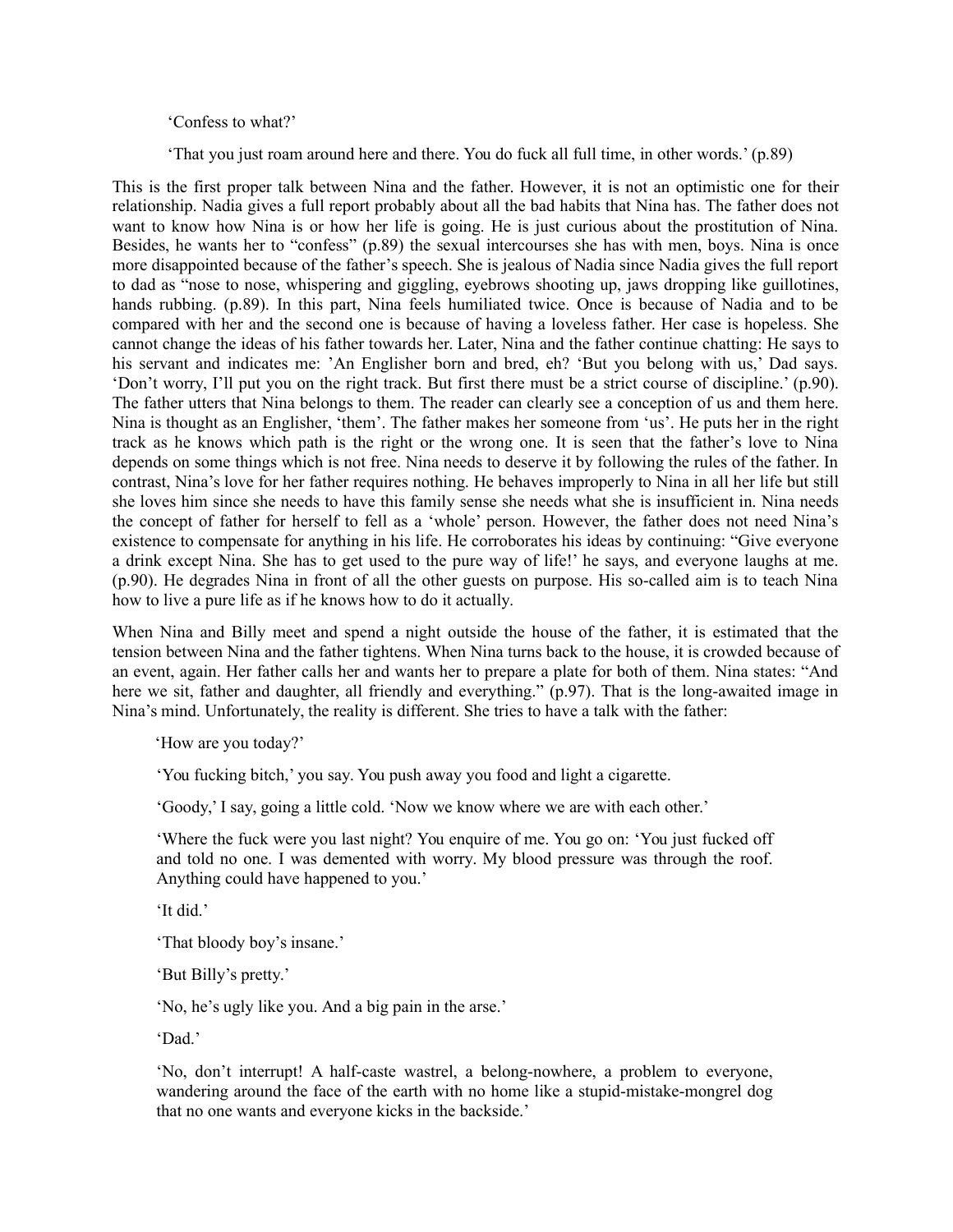For those of you curious about the menu, I am drinking tear soup.

'You left us,' I say. I am shaking. You are shaking. 'Years ago, just look at it, you fucked us and left us and fucked off and never came back and never sent us money and instead made us sit through fucking Jesus Christ Superstar and Evita.'(p.97)

The conversation above is the peak point of the father and Nina's relationship. The father is worried about Nina because she is not at the house and states this worry by swearing to Nina. This anxiety of the father has some social connotations behind, namely for him a girl cannot be outside at midnight showing that he is under the control of his Western rules. He clearly states that she belongs to nowhere, and it is very clear from her quest of the family or family members.

 Later, his comments about Billy and Nina are very rude. This time Nina does not stay silent. She answers to the father by saying everything she thinks. When the ideas of the father read, it is seen that he apparently degrades Nina. For him, Nina is a problematic person, she belongs nowhere and she has no home. (p. 97) He sees that Nina's existence in the world is even non sense. He does not have any idea about how Nina feels when she hears these words from her own father. The father is not a kind, gentle man and he has no love for Nina. When the answer of Nina is examined, the things she says are all correct. If there should be a person to blame, it is the father and Deborah. Having been born by these two, Nina is not the guilty one. Her lines designate that throughout her life, she suffers from the lack of her father. The father image is destroyed for Nina as she knows the truth about her own father. This event is the last one related to Nina and the father. Later, it is time for Nina to go back to the real 'home' of her, London.

The last part of the story starts with a confession from Howard, the author. He starts explaining the reason of replacing with Nina: "The days Deborah and I have spent beating on her head, trying to twist her the right way round, read this, study dancing, here's a book about Balanchine and the rest of it." (p.99). From Howard's explanation, it is seen that he is like a parent figure to Nina as he is the boyfriend of Deborah. When Howard and Nina talk in Howard's home, he states: "she has no illusions about her father now." (p.101). Nina's sadness about the behaviours of her father stops her illusions and dreams to see the father and have a good relationship with him. She does not have any hope about him anymore. Nina comes to Howard's place to have some money and to tell him that she leaves her mother's home. Thus Ma is alone from now on. Nina utters:" You've ripped Ma off before. She'll get over it." (p.102). After Nina and Deborah learn that Howard write the story by degrading the mother and the daughter and promoting himself, Deborah and Howard breaks up. Thus, at the end of the story, Nina gives advice to Howard to protect her mum in a way.

 To conclude, Nina and Nadia's relationships with their parents are totally different which is greatly affected by the social background they live in. In Nina's condition, she is not loved or cared by her own father through her life. She does not have the sense of belonging that a family has; so she belongs to nowhere. Her mother is with her, but they cannot get on very well in general, this may be a protest of Nina to the situation that she is in. When it comes to Nadia, she is the precious daughter for the father. Her mother does not have any part in the story, there is not even a word told about Nadia's mother, the same case exists in Kureishi's 'My Son the Fanatic'. The mother is the silenced one even if she does not utter even a word. (Kureishi 1998, p.120). However; it is felt that Nadia's 'proper' family and school life make her the loveable one according to the father's point of view. In contrast, Nina is the daughter that her parents are not pleased and satisfied with. Their differences arising from their background and how they are brought up is not welcomed unlike what Chinua Achebe thinks, who is in favour of having a lot of different colours. (Achebe, 1973, p.61).